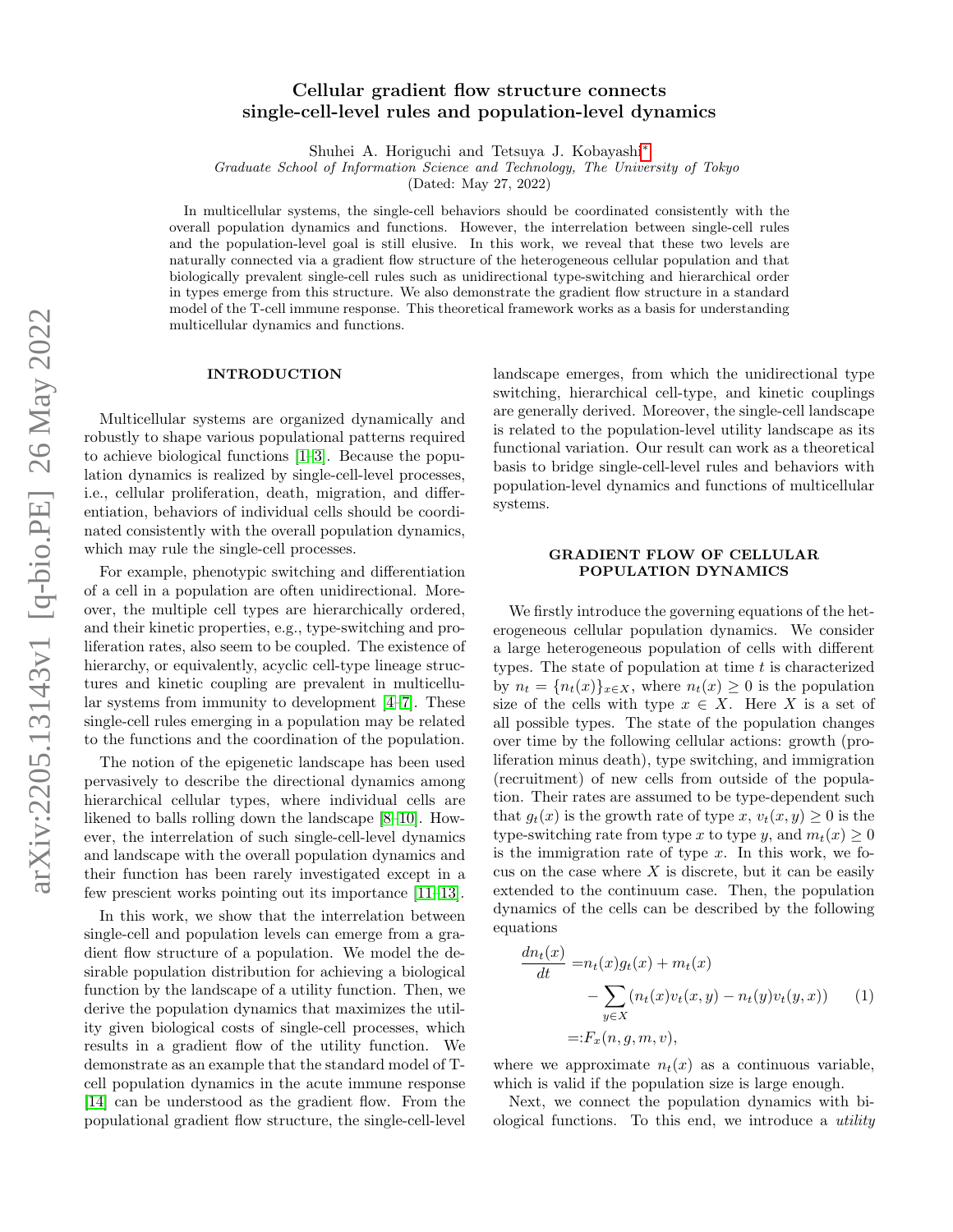function  $U_t(n)$ . The utility function  $U_t(n)$  abstractly represents how good a given population distribution  $n$ is under the situation at time  $t$ . The time dependence of  $U_t(n)$  is essential for modeling various biological situations. For example, if a pathogen invades our body, a particular population distribution  $n$  of immune cells would work more effectively than another  $n'$ , which is represented as  $U_t(n) > U_t(n')$ . The utility may change after the eviction of the pathogen, which is captured by the time dependence of  $U_t(n)$ . Another example of the utility function is for developmental processes. A specific pattern of differentiated cells would be required at time t, which may change as the development progresses. Therefore, the dynamics that can induce the population distribution  $n_t(x)$  into the one with a higher utility more promptly would be more functional than other dynamics.

However, the rates of growth, immigration, and type switching cannot be arbitrarily high due to the biological cost of those processes and physical constraints. In order to account for it, we introduce the cost function  $C_n(q, m, v)$ . The cost function abstractly characterizes the instantaneous biological cost of taking cellular actions at given rates  $(q, m, v)$ , which is nonnegative and dependent on the current population  $n$ . In this work, we consider the cost function to have the following form

<span id="page-1-1"></span>
$$
C_n(g, m, v) = \frac{1}{2} \sum_{x \in X} n(x) w_g(x) g(x)^2
$$
  
+ 
$$
\frac{1}{2} \sum_{x \in X} w_m(x) m(x)^2
$$
  
+ 
$$
\frac{1}{2} \sum_{x, y \in X} n(x) w_v(x, y) v(x, y)^2 \ge 0,
$$
 (2)

where  $w_g$ ,  $w_m$ , and  $w_v$  are positive weights whose values depend on the single-cell level mechanisms of actions.

This form of the cost function is derived from three assumptions: 1) costs for different cellular actions are independent, i.e., the total cost is just a sum of them, 2) growth costs and type-switching costs are proportional to the current cell number, and 3) for each cellular action, the cost is a strictly convex smooth function of the rate. The second assumption is reasonable because growth and type-switching costs are incurred for each cell in the current population. In contrast, since immigration is usually independent of the current population, the immigration cost is not proportional to the current cell number. The third assumption is crucial to prohibit the optimal action rates from being arbitrarily high. Such unrealistic behavior can happen if the cost grows slowly as the rates increase, and the utility can cancel it out. While we focus here on the quadratic cost function, the simplest convex function, our theory can be extended to more general convex functions.

We consider the population dynamics of Eq. [\(1\)](#page-0-0) where the rates  $(g_t, m_t, v_t)$  are determined to maximize the

$$
\underset{g,m,v}{\text{maximize}} \quad \text{Diff}_{n_t} U_t(g,m,v) - C_{n_t}(g,m,v), \qquad (3)
$$

where  $\text{Diff}_{n_t}U_t(g, m, v)$  is the time derivative of  $U_t$ through the time evolution of  $n_t$  given rates  $(q, m, v)$ :

$$
\text{Diff}_{n_t}U_t(g, m, v) := \sum_{x \in X} \frac{\delta U_t(n_t)}{\delta n}(x) F_x(n_t, g, m, v)
$$

We could obtain the explicit form of the unique optimum  $(g_t^{\dagger}, m_t^{\dagger}, v_t^{\dagger})$  of the above optimization problem as follows (see Appendix for derivation)

<span id="page-1-3"></span>
$$
g_t^{\dagger}(x) = \frac{1}{w_g(x)} \frac{\delta U_t(n_t)}{\delta n}(x), \tag{4a}
$$

<span id="page-1-2"></span>
$$
m_t^{\dagger}(x) = \frac{1}{w_m(x)} \left[ \frac{\delta U_t(n_t)}{\delta n}(x) \right]_+, \tag{4b}
$$

$$
v_t^{\dagger}(x,y) = \frac{1}{w_v(x,y)} \left[ \overline{\nabla} \frac{\delta U_t(n_t)}{\delta n}(x,y) \right]_+, \qquad (4c)
$$

where  $[a]_+$  is the positive part of  $a \in \mathbb{R}$ , and  $\overline{\nabla}$  is the discrete gradient operator, i.e., for any  $\phi: X \to \mathbb{R}$ ,  $\overline{\nabla}\phi(x,y) := \phi(y) - \phi(x)$ . Note that these optimum rates are scale-invariant: they are invariant under the rescaling of the utility function  $U_t$  and the cost function C with the same factor.

Let us consider the dynamics with the optimal rates  $(g_t, m_t, v_t) = (g_t^{\dagger}, m_t^{\dagger}, v_t^{\dagger}).$  Under this dynamics, the value of the utility function  $U_t(n)$  evolve as

<span id="page-1-0"></span>
$$
\frac{d}{dt}[U_t(n_t)] = \frac{\partial U_t}{\partial t}(n_t) + \text{Diff}_{n_t}U_t(g_t^\dagger, m_t^\dagger, v_t^\dagger)
$$
\n
$$
= \frac{\partial U_t}{\partial t}(n_t) + 2C_{n_t}(g_t^\dagger, m_t^\dagger, v_t^\dagger). \tag{5}
$$

Since the instantaneous cost  $C_{n_t}$  is nonnegative, the value of the utility function always increases when  $\frac{\partial U_t}{\partial t}$  vanishes. Indeed, when  $U_t$  does not depend on t, the dynamics is a generalized gradient flow of  $U$ , where  $C$  is called as a dissipation function [\[15](#page-4-10)[–17\]](#page-4-11).

## T-CELL IMMUNE RESPONSE MODEL

We demonstrate that a model of T-cell population dynamics in the acute immune response [\[14\]](#page-4-9) is a gradient flow in our sense. Here we introduce a slightly modified version of the model proposed in [\[14\]](#page-4-9). The model assumes three types of  $T$  cells, naive  $(N)$ , activated effector  $(A)$ , and memory  $(M)$ , and the numbers of these cells  $n_t(N), n_t(A), n_t(M)$  are described by the following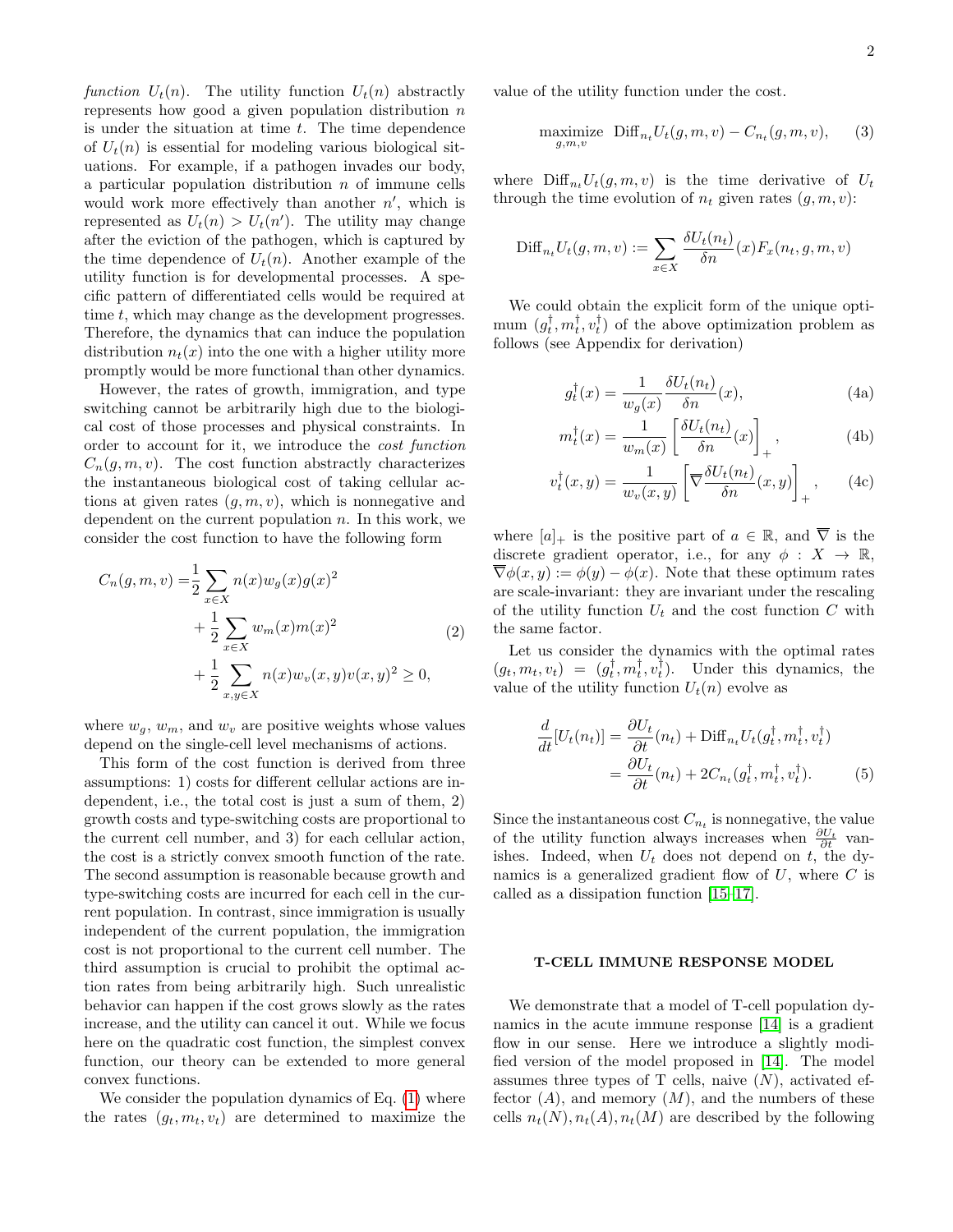

<span id="page-2-0"></span>FIG. 1. (a) Schematic illustration of the immune response model. N: naive, A: activated, M: memory T cells. (b) Time evolution of the numbers of T cells of the three types. (c) Time evolution of the utility  $U_t(n_t)$ , the estimated utility based on Eq. [\(5\)](#page-1-0), and the cost integral  $2 \int_0^t C_{n_\tau} (g_\tau^\dagger, m_\tau^\dagger, v_\tau^\dagger) d\tau$ . The parameters are  $m_N = 0.01, g_N = 0.001, g_{A0} = -1,$  $g_{A1} = 2, g_M = -0.01, v_{N,A} = v_{M,A} = 1, v_{A,M} = 0.05 \text{ day}^{-1},$  $w_0 = 10^{-3}, \rho_N = \rho_M = 1.$  The simulation starts at  $t = 0$ with  $n_0(N) = 100, n_0(A) = n_0(M) = 0$  and the value of  $I_t$ switches at time  $\tau_0 = 1.5$  and  $\tau_1 = 8$  day.

ordinary differential equations

<span id="page-2-1"></span>
$$
\frac{dn_t(N)}{dt} = m_N + g_N n_t(N) - v_{NA} I_t n_t(N),
$$
  
\n
$$
\frac{dn_t(A)}{dt} = (g_{A0} + g_{A1} I_t) n_t(A) + v_{NA} I_t n_t(N)
$$
  
\n
$$
+ v_{MA} I_t n_t(M) - v_{AM} (1 - I_t) n_t(A),
$$
  
\n
$$
\frac{dn_t(M)}{dt} = g_{M} n_t(M) - v_{MA} I_t n_t(M)
$$
  
\n
$$
+ v_{AM} (1 - I_t) n_t(A),
$$
  
\n(6)

where  $q, m, v$  are constant growth, immigration and typeswitching rates, and  $I_t$  represents the temporal change in the environmental situation such that  $I_t = 0$  when the immune cells should contract to recover to the normal state, and  $I_t = 1$  when they should expand to eliminate pathogens (Fig. [1](#page-2-0) (a)). We assume on/off transition:

<span id="page-2-2"></span>
$$
I_t = \begin{cases} 1 & \text{if } \tau_0 \le t < \tau_1, \\ 0 & \text{otherwise.} \end{cases} \tag{7}
$$

A typical time evolution is depicted in Fig. [1](#page-2-0) (b). In the expansion phase  $(\tau_0 \leq t < \tau_1)$ , the number of activated T

cells rapidly increases, whereas, in the contraction phase  $(\tau_1 \leq t)$ , the number of memory T cells increases instead.

There are several versions of the T-cell immune response model, and their mathematical properties were investigated in [\[18](#page-4-12)[–20\]](#page-5-0). The model we introduced in Eqs.  $(6)-(7)$  $(6)-(7)$  $(6)-(7)$  is simple yet includes immunologically realistic factors. Notably, a simplified version of the model introduced here was shown to reproduce experimental data [\[14,](#page-4-9) [21\]](#page-5-1). In Appendix, we list some of the other Tcell immune response models and discuss their gradient flow structures.

The model Eqs.  $(6)-(7)$  $(6)-(7)$  $(6)-(7)$  is a gradient flow in our framework on three-type space  $X = \{N, A, M\}$  with the following utility function  $U_t$  and the cost function C. The utility function is a time-dependent linear function

$$
U_t(n) = u_N n(N) + u_A^{(I_t)} n(A) + u_M n(M), \qquad (8)
$$

with coefficients  $u_N := g_N \rho_N w_0, u_A^{(I_t)} := (g_{A0} +$  $g_{A1}I_t)w_0$ , and  $u_M := g_M \rho_M w_0$ , indicating that each cell type has different importance depending on the environmental situation. The cost function  $(Eq. (2))$  $(Eq. (2))$  $(Eq. (2))$  is specified with the weights

<span id="page-2-3"></span>
$$
w_g(N) = \rho_N w_0, \quad w_g(A) = w_0, \quad w_g(M) = \rho_M w_0, w_m(N) = \frac{u_N}{m_N} = \frac{g_N \rho_N}{m_N} w_0,
$$
\n(9)

$$
w_v(N, A) = \frac{u_A^{(1)} - u_N}{v_{NA}} = \frac{(g_{A0} + g_{A1}) - g_N \rho_N}{v_{NA}} w_0,
$$
  

$$
w_v(M, A) = \frac{u_A^{(1)} - u_M}{v_{MA}} = \frac{(g_{A0} + g_{A1}) - g_M \rho_M}{v_{MA}} w_0,
$$
  

$$
w_v(A, M) = \frac{u_M - u_A^{(0)}}{v_{AM}} = \frac{g_M \rho_M - g_{A0}}{v_{AM}} w_0,
$$

and all the other weights are  $+\infty$ . Here,  $w_0$ ,  $\rho_N$ , and  $\rho_M$ are arbitrary positive constants. By taking account of the scale invariance of the optimal rates,  $w_0$  is the scaling factor for the utility function and the cost function. We define it as the same as the growth weight for activated T cells.  $\rho_N$  and  $\rho_M$  are the relative growth weights for naive and memory T cells.

To demonstrate that the model is actually a gradient flow, we numerically calculated  $U_t(n_t)$ , the value of utility function along the time evolution of  $n_t$  (Fig. [1](#page-2-0) (c)). The result shows that  $U_t(n_t)$  is monotonically increasing except at the change point  $t = \tau_1$ , where  $\frac{\partial U_t}{\partial t}$  in Eq. [\(5\)](#page-1-0) becomes nonzero. Thus, the gradient flow structure completely explains this behavior.

Finally, we discuss that the gradient flow structure is qualitatively consistent with biologically plausible parameters. The structure imposes the positivity of the weights (Eqs. [\(9\)](#page-2-3)) of the cost function. Rearranging the terms, we obtain the following constraints on the growth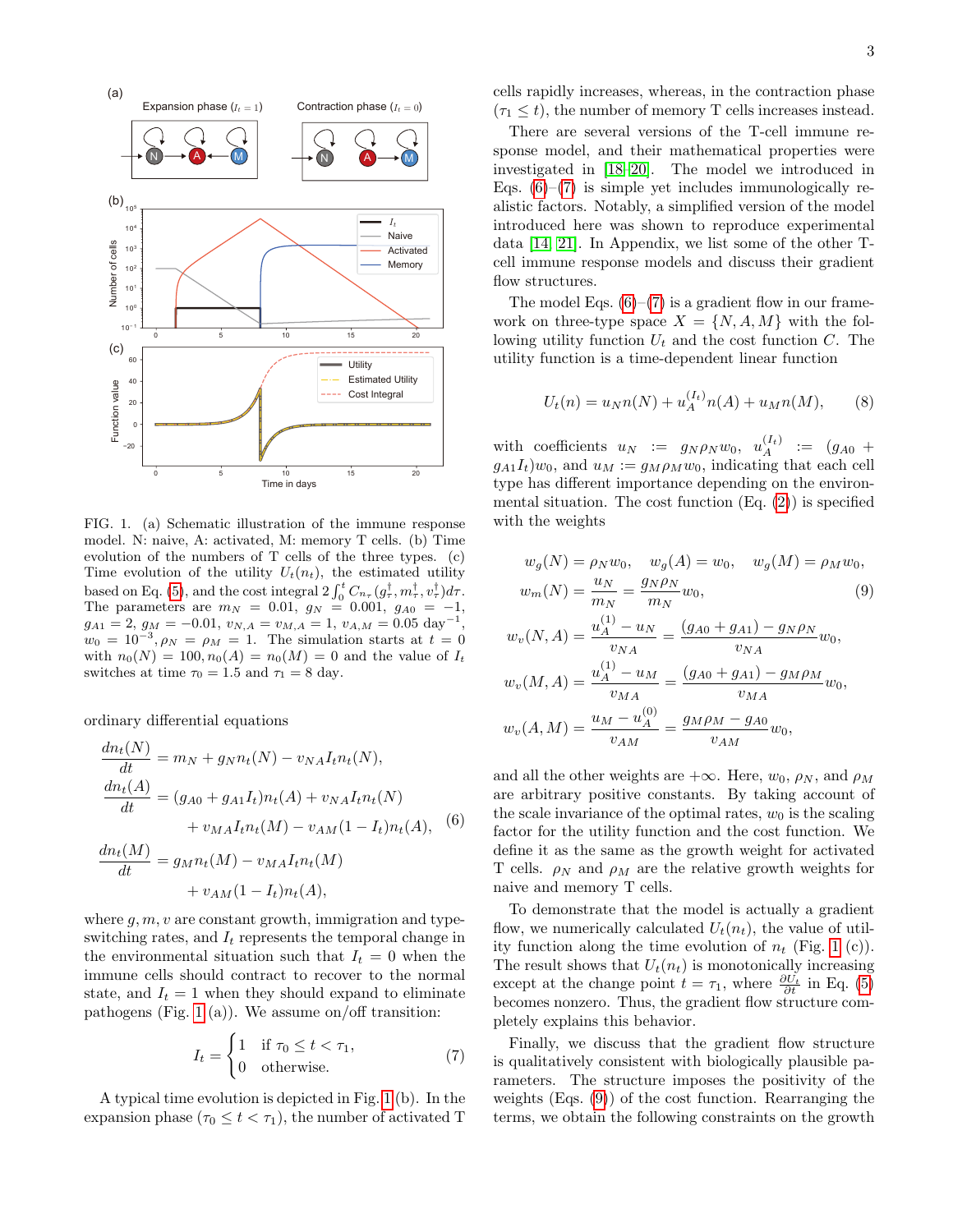

<span id="page-3-0"></span>FIG. 2. Examples of type-switching graphs of three types  $X = \{A, B, C\}$ . While acyclic graphs (1) and (3) are allowed in the gradient flow, graphs (2) and (4) contain a cycle and never appear in the gradient flow. For graph (2) and (4), one of the edges are incompatible with the ordering by  $\frac{\delta U_t(n_t)}{\delta n}$ 

rates:

<span id="page-3-1"></span>
$$
0 \langle g_N \rangle \langle (g_{A0} + g_{A1}) \frac{1}{\rho_N},
$$
  
\n
$$
g_{A0} \frac{1}{\rho_M} \langle g_M \rangle \langle (g_{A0} + g_{A1}) \frac{1}{\rho_M}. \rangle \tag{10}
$$

If these inequalities do not hold, the increase in utility is no longer guaranteed. The existence of expansion and contraction in the immune response naturally requires that the growth rate for the activated T cells in the contraction phase be negative  $(g_{A0} < 0)$  and the growth rate for the activated T cells in the expansion phase be positive  $(g_{A0} + g_{A1} > 0)$ . If, in addition, the growth rate  $g_N$ for the naive T cells is positive, there exists the weight parameters  $\rho_N$  and  $\rho_M$  satisfying the constraints. According to [\[22\]](#page-5-2), naive T cells in humans have a relatively high proliferation rate to maintain the size of the naive Tcell population, implying the growth rate  $g_N$  for the naive T cells to be positive. Thus, the gradient flow structure is consistent with biologically plausible parameters.

#### EMERGING SINGLE-CELL RULES

While our gradient flow is derived from the optimization at the population level, i.e., what kind of populational change is better than others, it also determines the behaviors of each cell, i.e., what a cell of type  $x$  should do or should not do. We will show two such rules derived from the gradient flow structure. In both rules, the functional derivative  $\frac{\delta U_t(n_t)}{\delta n}(x)$  of the utility function plays a vital role. One can interpret this function as a utility function at the single-cell level because it defines which type is preferable to the other types. It is in contrast to the original utility function  $U_t(n)$ , which defines a metric only for the population of cells.

#### Unidirectional phenotypic transition

In multicellular systems, unidirectional phenotypic switchings are commonly observed. For example, the Tcell immune response model does not have bidirectional or cyclic type switchings. We show that such unidirectionality is tightly linked to the gradient flow structure.

To this end, we consider a type-switching graph  $G_t$ . The nodes of the graph  $G_t$  are types X, and an edge from type  $x$  to  $y$  exists if and only if the type-switching rate is not zero, i.e.,  $v_t^{\dagger}(x, y) > 0$ . One can show that this graph  $G_t$  for any gradient flow is always acyclic (Fig. [2\)](#page-3-0). In the simplest case, the types  $x$  and  $y$  cannot have bidirectional type switching because  $v_t^{\dagger}(x, y)$  and  $v_t^{\dagger}(y, x)$  cannot be simultaneously positive from Eq. [\(4c\)](#page-1-2). Depending on the sign of  $\overline{\nabla} \frac{\delta U_t(n_t)}{\delta n}(x, y)$ , either or both of  $v_t^{\dagger}(x, y)$  and  $v_t^{\dagger}(y, x)$  is zero. In other words, cells of type x switch to type  $y$  if and only if  $y$  is better than  $x$ , which means that

$$
\frac{\delta U_t(n_t)}{\delta n}(x) < \frac{\delta U_t(n_t)}{\delta n}(y). \tag{11}
$$

If we place all the types  $X$  vertically in the order of  $\frac{\delta U_t(n_t)}{\delta n}$  as in Fig. [2,](#page-3-0) every type-switching edge points upward. Thus, more generally, three or more types cannot have any cyclic type switching. If a cycle exists, at least one of the edges points downward, which contradicts the ordering by  $\frac{\delta U_t(n_t)}{\delta n_{\text{max}}}.$ 

One can view  $\frac{\delta U_t(n_t)}{\delta n}$  as a kind of epigenetic landscape of single cells  $[8]$ . We note that it depends on time  $t$  and the current population  $n_t$ , which could be interpreted as variations of the epigenetic landscape due to timedependent external signals and cell-cell interactions.

#### Coupling

Growth, immigration, and phenotypic switching in multicellular systems are not independent. For example, in the T-cell immune response model, the growth and type-switching rates change simultaneously when the environmental condition changes. We show that the gradient flow structure implies cooperative relationships among growth, immigration, and type-switching rates.

Consider the simplest setting where all the weights are finite and constant,  $w_q(x) = w_m(x) = w_v(x, y) =$  $1 \forall x, y \in X$ . From the fact that the growth rates, immigration rates, and type-switching rates (Eqs. [\(4\)](#page-1-3)) have the same term  $\frac{\delta U_t(n_t)}{\delta n}$ , we find some relations among them. When there is an immigration flux to type  $x$ , the growth rate of type  $x$  must be positive and vice versa:

$$
m_t^{\dagger}(x) > 0 \Leftrightarrow g_t^{\dagger}(x) > 0. \tag{12}
$$

When the type-switching rate from type  $x$  to  $y$  is positive, the growth rates of the source type  $x$  must be lower than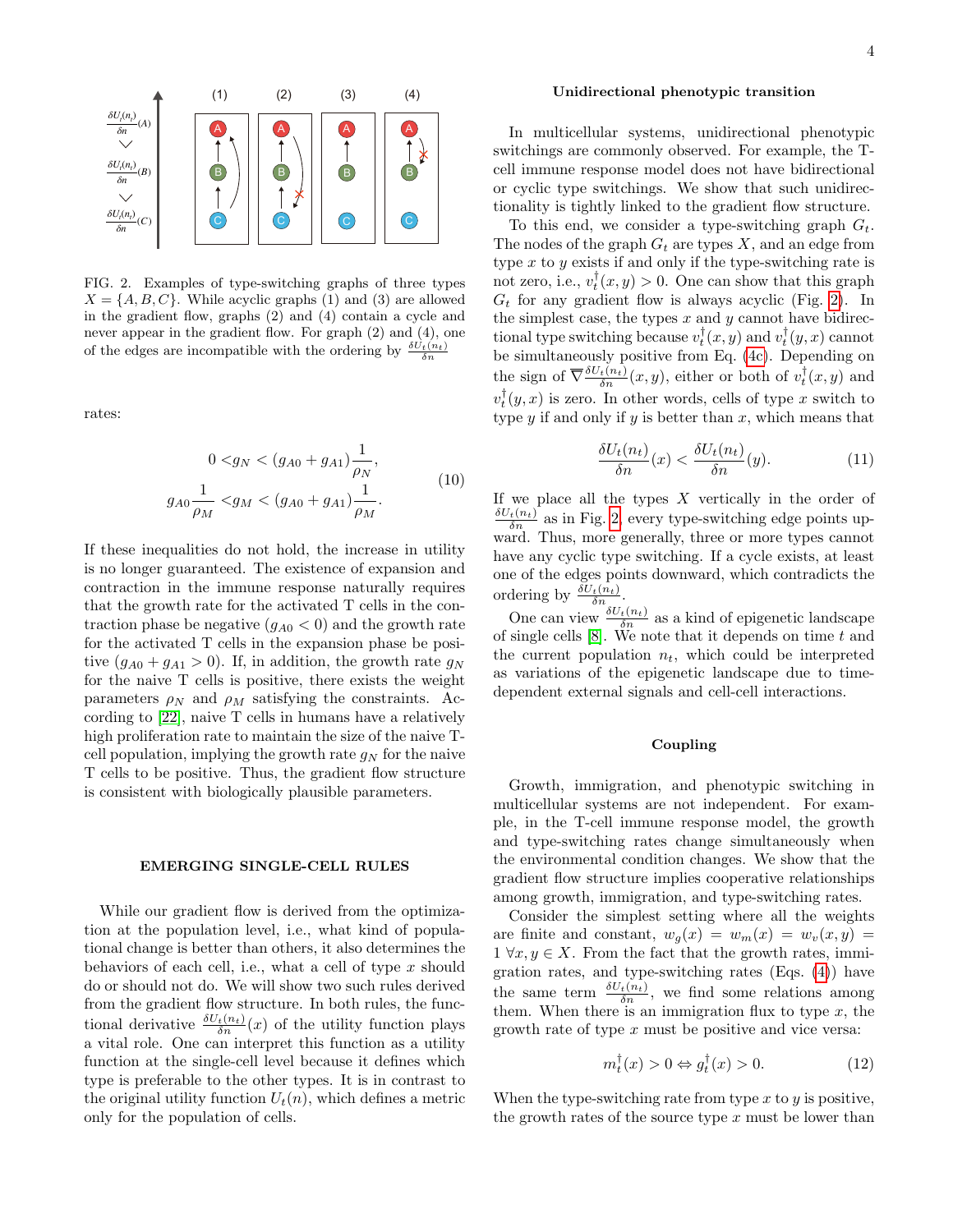the growth rate of the destination type y

$$
v_t^{\dagger}(x,y) > 0 \Leftrightarrow g_t^{\dagger}(x) < g_t^{\dagger}(y). \tag{13}
$$

One can intuitively understand these effects as cooperation among growth, immigration, and type-switching to achieve the same goal: maximizing the utility function.

The T-cell immune response model has this cooperative coupling as long as the inequalities in Eq. [\(10\)](#page-3-1) are satisfied. The coupling between growth and typeswitching was also predicted in Furusawa and Kaneko's model: the growth rate of stem-type cells is lower than differentiated-type cells [\[12\]](#page-4-13). Moreover, this kind of coupling has been observed in cell biology: cells undergoing differentiation stop the cell cycle and do not divide [\[7\]](#page-4-4). Other coupling properties predicted from the gradient flow structure can be used to search for the structure in actual biological systems.

### DISCUSSION

Unveiling a potential gradient flow structure of a given population dynamics is reduced to identifying the utility and cost functions. It would be desirable to have a systematic way of identifying these functions. An approach is to infer the utility function from experimental data by using techniques in machine learning and single-cell omics [\[23,](#page-5-3) [24\]](#page-5-4). Another approach is to derive the cost function from the physical and thermodynamic principles, e.g., by the large deviation theory [\[17\]](#page-4-11). In either case, our framework will serve as a basis for linking the single-cell and population properties.

Finally, it should be noted that a given population dynamics may not always fall into the class of gradient flow in the strict sense. Some modifications of the T-cell model (Eqs.  $(6)-(7)$  $(6)-(7)$  $(6)-(7)$ ) can violate the conditions to be a gradient flow. Nevertheless, the gradient-flow-like behaviors can still be preserved if the modification is moderate, and the utility monotonically increases in time (see Appendix for more detail). Thus, our theory can be used to search for such behaviors. Moreover, we can further extend the notion of gradient flow [\[25\]](#page-5-5) to accommodate oscillatory components, e.g. cell cycle, and others. It expands the applicability of our approach to a wide range of multicellular phenomena and will be pursued.

We thank Kenji Itao for his helpful comments. The first author is financially supported by the JSPS Research Fellowship Grant JP21J21415. This research is supported by JST (JPMJCR2011, JPMJCR1927) and JSPS (19H05799).

- <span id="page-4-1"></span>[2] Y. Lee, M. Decker, H. Lee, and L. Ding, Extrinsic regulation of hematopoietic stem cells in development, homeostasis and diseases, [WIREs Developmental Biology](https://doi.org/https://doi.org/10.1002/wdev.279) 6, [e279 \(2017\).](https://doi.org/https://doi.org/10.1002/wdev.279)
- <span id="page-4-2"></span>[3] G. von Dassow, E. Meir, E. M. Munro, and G. M. Odell, The segment polarity network is a robust developmental module, Nature 406[, 188 \(2000\).](https://doi.org/10.1038/35018085)
- <span id="page-4-3"></span>[4] D. E. Wagner, C. Weinreb, Z. M. Collins, J. A. Briggs, S. G. Megason, and A. M. Klein, Single-cell mapping of gene expression landscapes and lineage in the zebrafish embryo, Science 360[, 981 \(2018\).](https://doi.org/10.1126/science.aar4362)
- [5] H. Cheng, Z. Zheng, and T. Cheng, New paradigms on hematopoietic stem cell differentiation, [Protein & Cell](https://doi.org/10.1007/s13238-019-0633-0) 11[, 34 \(2020\).](https://doi.org/10.1007/s13238-019-0633-0)
- [6] S. Mani and T. Tlusty, A topological look into the evolution of developmental programs, [Biophysical Journal](https://doi.org/https://doi.org/10.1016/j.bpj.2021.08.044) 120[, 4193 \(2021\).](https://doi.org/https://doi.org/10.1016/j.bpj.2021.08.044)
- <span id="page-4-4"></span>[7] S. Ruijtenberg and S. van den Heuvel, Coordinating cell proliferation and differentiation: Antagonism between cell cycle regulators and cell type-specific gene expression, Cell Cycle 15[, 196 \(2016\).](https://doi.org/10.1080/15384101.2015.1120925)
- <span id="page-4-5"></span>[8] C. Waddington, The Strategy of the Genes (George Allen & Unwin LTD, London, 1957) p. 274.
- [9] S. A. Kauffman, Metabolic stability and epigenesis in randomly constructed genetic nets, [Journal of Theoreti](https://doi.org/https://doi.org/10.1016/0022-5193(69)90015-0)cal Biology 22[, 437 \(1969\).](https://doi.org/https://doi.org/10.1016/0022-5193(69)90015-0)
- <span id="page-4-6"></span>[10] J. Wang, L. Xu, and E. Wang, Potential landscape and flux framework of nonequilibrium networks: Robustness, dissipation, and coherence of biochemical oscillations, [Proceedings of the National Academy of Sciences](https://doi.org/10.1073/pnas.0800579105) 105, [12271 LP \(2008\).](https://doi.org/10.1073/pnas.0800579105)
- <span id="page-4-7"></span>[11] C. Furusawa and K. Kaneko, Emergence of Rules in Cell Society: Differentiation, Hierarchy, and Stability, [Bul](https://doi.org/https://doi.org/10.1006/bulm.1997.0034)[letin of Mathematical Biology](https://doi.org/https://doi.org/10.1006/bulm.1997.0034) 60, 659 (1998).
- <span id="page-4-13"></span>[12] C. Furusawa and K. Kaneko, Theory of Robustness of Irreversible Differentiation in a Stem Cell System: Chaos Hypothesis, [Journal of Theoretical Biology](https://doi.org/https://doi.org/10.1006/jtbi.2001.2264) 209, 395 [\(2001\).](https://doi.org/https://doi.org/10.1006/jtbi.2001.2264)
- <span id="page-4-8"></span>[13] C. Furusawa and K. Kaneko, A Dynamical-Systems View of Stem Cell Biology, Science 338[, 215 \(2012\).](https://doi.org/10.1126/science.1224311)
- <span id="page-4-9"></span>[14] R. J. De Boer and A. S. Perelson, Quantifying T lymphocyte turnover, [Journal of Theoretical Biology](https://doi.org/https://doi.org/10.1016/j.jtbi.2012.12.025) 327, [45 \(2013\).](https://doi.org/https://doi.org/10.1016/j.jtbi.2012.12.025)
- <span id="page-4-10"></span>[15] L. Ambrosio, N. Gigli, and G. Savaré, Gradient Flows in Metric Spaces and in the Space of Probability Me (Birkhäuser Basel, 2005) p. 334.
- [16] A. Mielke, A gradient structure for reaction–diffusion systems and for energy-drift-diffusion systems, [Nonlinearity](https://doi.org/10.1088/0951-7715/24/4/016) 24[, 1329 \(2011\).](https://doi.org/10.1088/0951-7715/24/4/016)
- <span id="page-4-11"></span>[17] A. Mielke, M. A. Peletier, and D. R. M. Renger, On the Relation between Gradient Flows and the Large-Deviation Principle, with Applications to Markov Chains and Diffusion, [Potential Analysis](https://doi.org/10.1007/s11118-014-9418-5) 41, 1293 (2014).
- <span id="page-4-12"></span>[18] R. J. De Boer and A. S. Perelson, Towards a general function describing T cell proliferation., [Journal of theoretical](https://doi.org/10.1006/jtbi.1995.0165) biology 175[, 567 \(1995\).](https://doi.org/10.1006/jtbi.1995.0165)
- [19] R. Antia, C. T. Bergstorm, S. S. Pilyugin, S. M. Kaech, and R. Ahmed, Models of CD8+ Responses: 1. What is the Antigen-independent Proliferation Program, [Journal](https://doi.org/https://doi.org/10.1006/jtbi.2003.3208) [of Theoretical Biology](https://doi.org/https://doi.org/10.1006/jtbi.2003.3208) 221, 585 (2003).

<span id="page-4-0"></span><sup>∗</sup> Also at Institute of Industrial Science, The University of Tokyo; [tetsuya@mail.crmind.net](mailto:tetsuya@mail.crmind.net)